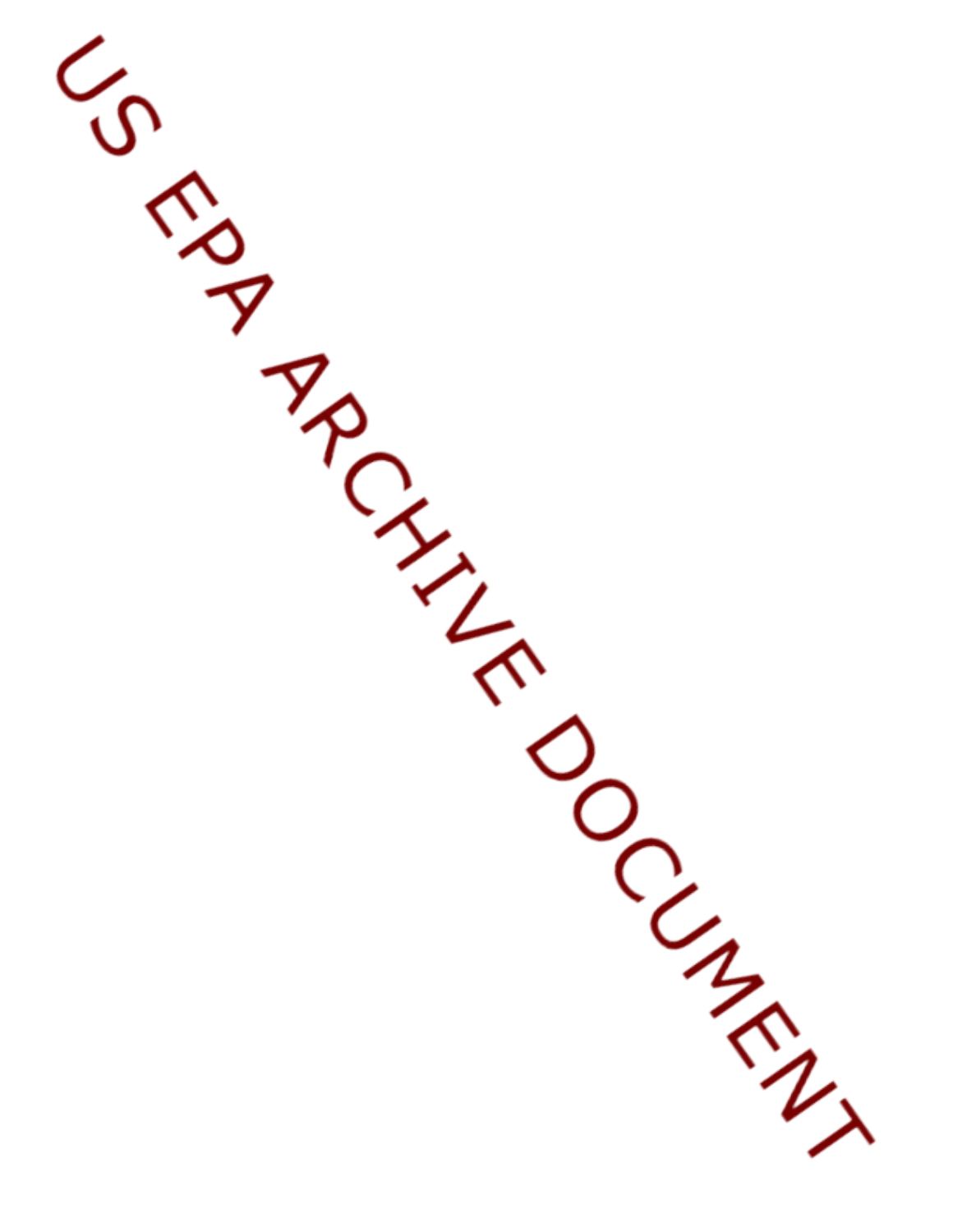# **U.S. Environmental Protection Agency**





# **ETV Joint Verification Statement**

| <b>TECHNOLOGY TYPE: Atrazine Test Kit</b>                    |                                                               |                                                          |  |  |
|--------------------------------------------------------------|---------------------------------------------------------------|----------------------------------------------------------|--|--|
| <b>APPLICATION:</b>                                          | ANALYSIS OF ATRAZINE IN WATER                                 |                                                          |  |  |
| <b>TECHNOLOGY NAME: Watersafe<sup>®</sup> Pesticide Test</b> |                                                               |                                                          |  |  |
| <b>COMPANY:</b>                                              | <b>Silver Lake Research Corporation</b>                       |                                                          |  |  |
| <b>ADDRESS:</b>                                              | <b>PO Box 686</b><br>Monrovia, CA 91017                       | PHONE: (888) 438-1942<br>$(626)$ 359-6601<br><b>FAX:</b> |  |  |
| <b>WEB SITE:</b><br><b>EMAIL:</b>                            | www.watersafetestkits.com<br>marketing@silverlakeresearch.com |                                                          |  |  |

The U.S. Environmental Protection Agency (EPA) has created the Environmental Technology Verification (ETV) Program to facilitate the deployment of innovative or improved environmental technologies through performance verification and dissemination of information. The goal of the ETV Program is to further environmental protection by accelerating the acceptance and use of improved and cost-effective technologies. ETV seeks to achieve this goal by providing high-quality, peer-reviewed data on technology performance to those involved in the design, distribution, financing, permitting, purchase, and use of environmental technologies. Information and ETV documents are available at www.epa.gov/etv.

ETV works in partnership with recognized standards and testing organizations; with stakeholder groups that consist of buyers, vendor organizations, and permitters; and with the full participation of individual technology developers. The program evaluates the performance of innovative technologies by developing test plans that are responsive to the needs of stakeholders, conducting field or laboratory tests (as appropriate), collecting and analyzing data, and preparing peer-reviewed reports. All evaluations are conducted in accordance with rigorous quality assurance (QA) protocols to ensure that data of known and adequate quality are generated and that the results are defensible.

The Advanced Monitoring Systems (AMS) Center, one of seven technology areas under ETV, is operated by Battelle in cooperation with EPA's National Exposure Research Laboratory. The AMS Center has recently evaluated the performance of test kits for the analysis of atrazine in water. This verification statement provides a summary of the test results for the Silver Lake Research Corporation Watersafe® Pesticide Test for detecting atrazine in water.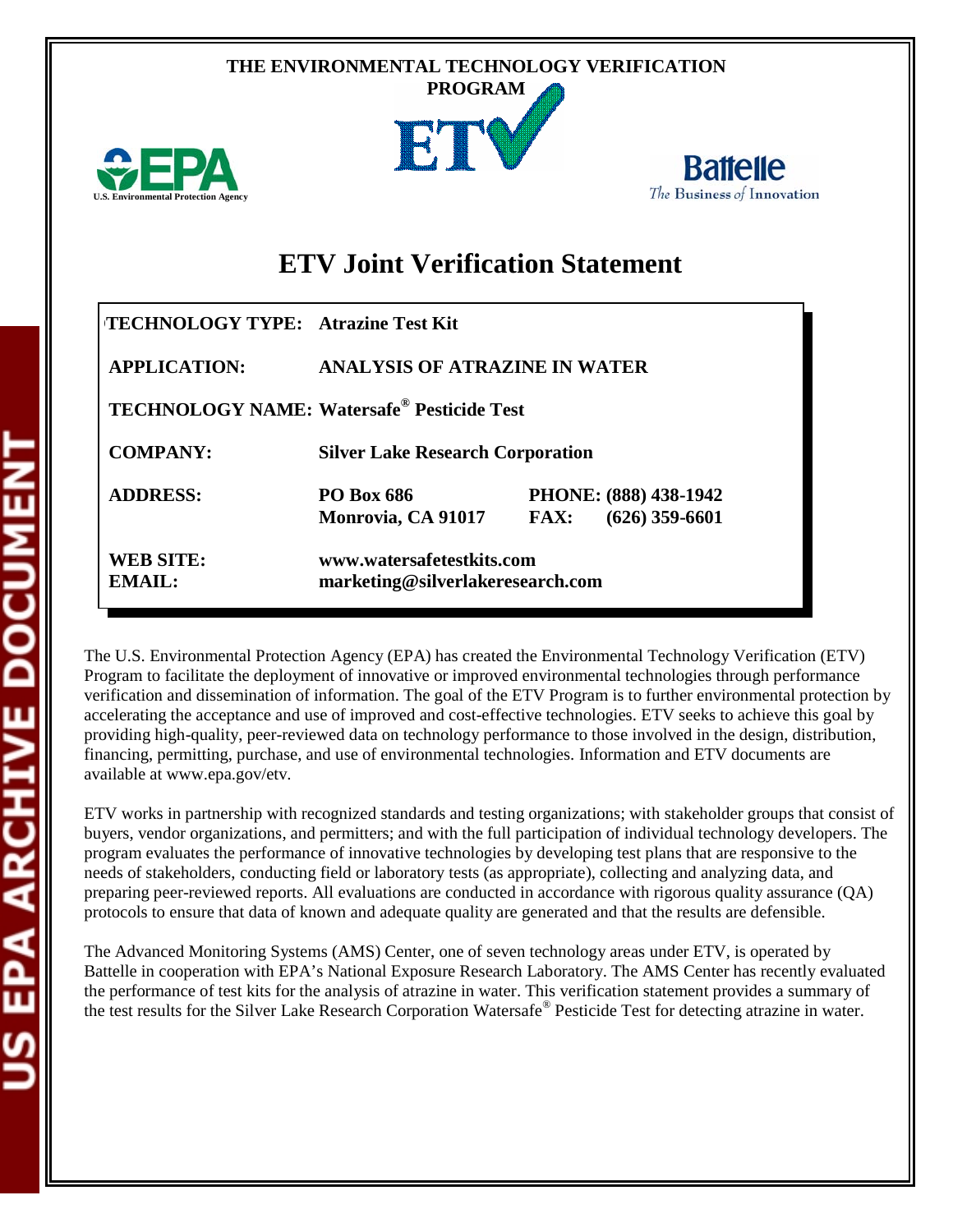#### **VERIFICATION TEST DESCRIPTION**

The Watersafe® Pesticide Test was verified in terms of its performance on the following parameters: accuracy, precision, cross-reactivity of hydroxylatrazine and desethyl atrazine, matrix interference effects, and rate of false positives/false negatives. Qualitative factors including ease of use, reliability, and sample throughput were also evaluated. Method detection limit and linearity were not evaluated because the technology provides qualitative results only.

All analyses were performed according to the vendor's recommended procedures. The verification test involved challenging the Watersafe® Pesticide Test with seven performance test (PT) samples and four types of environmental samples. The PT samples consisted of ASTM Type I water samples fortified with atrazine or an atrazine degradation product. Five of the PT samples contained atrazine at concentrations ranging from 0.1 to 5 parts per billion (ppb), and two of the samples contained 3 ppb of a cross-reactive compound, but no atrazine. Four types of environmental samples also were analyzed: fresh pond water, brackish pond water, groundwater, and chlorinated drinking water. Environmental samples were filtered prior to test kit analysis. The background atrazine concentration in each environmental sample was less than 0.062 ppb. Each environmental sample was fortified in the laboratory at concentrations of 1 ppb and 3 ppb atrazine. All laboratory-fortified samples were prepared using certified, commercially available standards. All samples were analyzed by the Watersafe® Pesticide Test and by gas chromatography/mass spectrometry (GC/MS) according to modified EPA Method 525.2. Each sample was analyzed in triplicate using the test kit. Samples were given to the analyst blind and in random order.

The verification test was conducted in September 2003 at the Battelle laboratory in Duxbury, Massachusetts. Environmental samples were provided by the National Oceanic and Atmospheric Administration, National Ocean Service's Center for Coastal Environmental Health and Biomolecular Research Center at Charleston, and the University of Missouri - Rolla. Reference laboratory analyses were provided by the EPA's Office of Pesticide Programs, Environmental Chemistry Branch at the John C. Stennis Space Center. Test kit analyses were conducted by the Texas Commission on Environmental Quality.

The Watersafe<sup>®</sup> Pesticide Test and reference method results were used to assess accuracy. Replicate sample results were used to assess precision. Cross-reactivity of hydroxyatrazine and desethyl atrazine were assessed by evaluating the Watersafe® Pesticide Test results for samples that contain only one of the degradation compounds, but not atrazine. Potential matrix effects were assessed by comparing accuracy and precision results for environmental samples (i.e., chlorinated drinking water, fresh surface water, brackish surface water, and groundwater) to those for ASTM Type I water samples. Performance parameters, such as ease of use and reliability, were based on documented observations of the analyst. Sample throughput was estimated based on the time required to analyze a sample set.

QA oversight of verification testing was provided by Battelle and EPA. Battelle QA staff conducted a data quality audit of 10% of the test data, a performance evaluation audit, and a technical systems audit of the procedures used in this verification. This verification statement, the full report on which it is based, and the test/QA plan for this verification are all available at www.epa.gov/etv/centers/center1.html.

### **TECHNOLOGY DESCRIPTION**

The following description of the Watersafe<sup>®</sup> Pesticide Test is based on information provided by the vendor. This information was not verified in this test. The Watersafe® Pesticide Test (Model WS-289) is a one-step qualitative immunoassay for detecting the presence of unsafe levels of atrazine or simazine in water samples. The test cannot differentiate between atrazine and simazine. The qualitative test procedure takes about 10 minutes and informs the user whether the levels of these common indicator pesticides exceed EPA maximum contaminant levels (MCLs) of 3 parts per billion (ppb) for atrazine and 4 ppb for simazine. The Watersafe® Pesticide Test can be used on samples of surface water, groundwater, and treated or untreated drinking water. The test is designed for field use, requiring no instrumentation or other equipment, no power sources, and no refrigerated storage.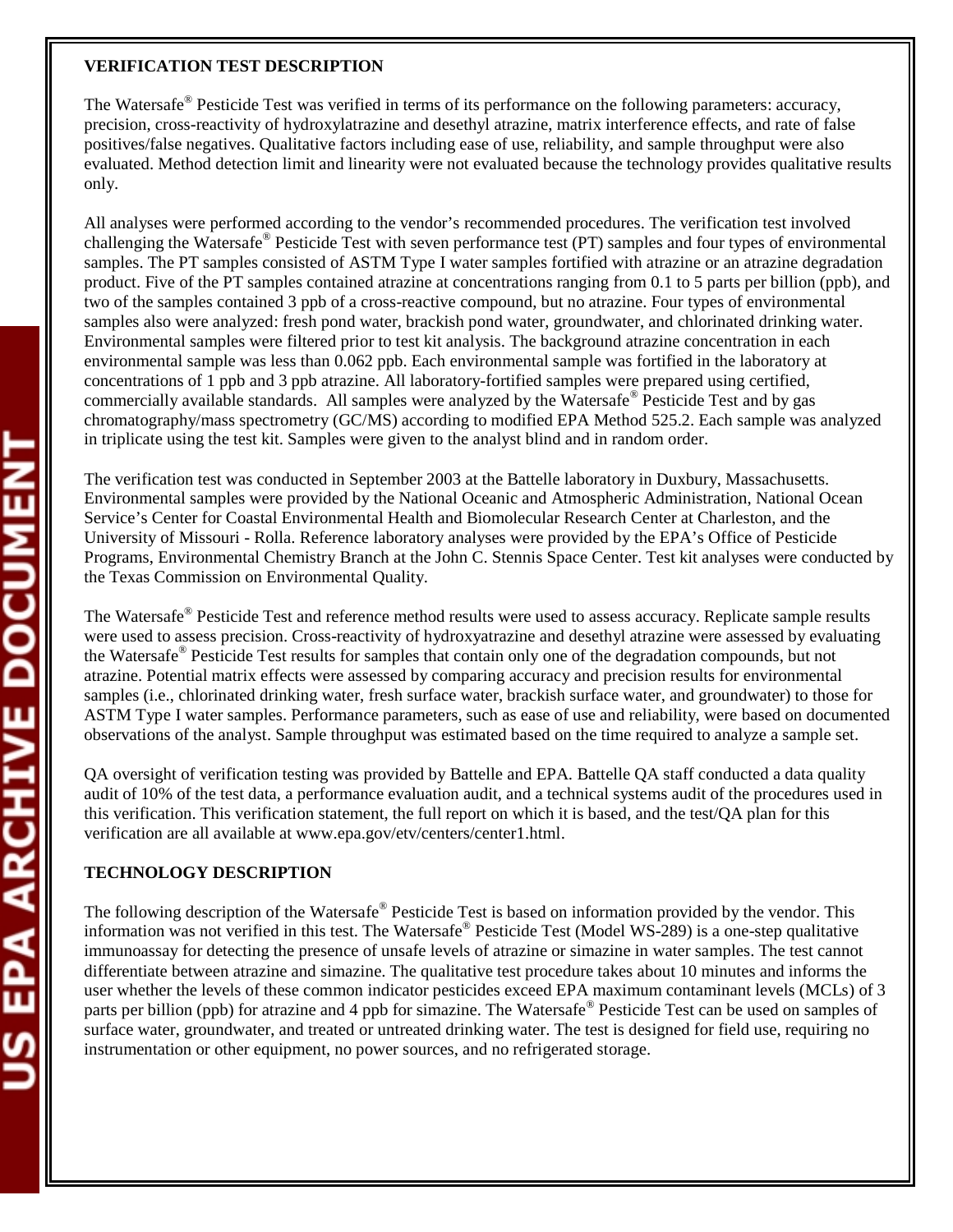The Watersafe® Pesticide Test contains a test vial and a pipette for easy sample collection and handling. Exposing the test strip to a small sample of water triggers the binding of antibodies to atrazine or simazine molecules, resulting in a change in color intensity in the result window of the test strip. If the bottom line on the test strip is darker than the top line, then the sample result is negative. If the top line is darker than the bottom line, or the lines are equally dark, then the test result is positive. The test reaction is completely contained within the test strip. The Watersafe® Pesticide Test comes in 1.5-inch x 2.9-inch x 8-inch packets. Each test packet costs \$5.99, and a case of ten packets costs \$59.99.

## **VERIFICATION OF PERFORMANCE**

Performance results for all parameters except ease of use, reliability, and sample throughput are summarized in the following table:

| Parameter                               | <b>Performance Results</b>         | <b>Comments</b>             |
|-----------------------------------------|------------------------------------|-----------------------------|
| Accuracy (number of accurate results    |                                    |                             |
| out of total number of tests)           |                                    |                             |
| PT samples, $0.1 - 5$ ppb atrazine and  | 18 out of 21                       | Samples with inaccurate     |
| cross-reactivity samples                |                                    | results contained ~1 ppb    |
|                                         |                                    | atrazine.                   |
| Environmental samples:                  |                                    |                             |
| Fresh pond water                        | $9$ out of $9$                     | Samples with inaccurate     |
| Brackish pond water                     | 7 out of 9                         | results contained ~1 ppb    |
| Groundwater                             | 8 out of 9                         | atrazine.                   |
| Chlorinated drinking water              | 7 out of 9                         |                             |
| Precision (number of consistent sets of |                                    |                             |
| replicate sample results out of total   |                                    |                             |
| number of sets)                         |                                    |                             |
| PT samples, $0.1 - 5$ ppb atrazine and  | 7 out of 7                         |                             |
| cross-reactivity samples                |                                    |                             |
| Environmental samples:                  |                                    |                             |
| Fresh pond water                        | $3$ out of $3$                     | Samples with inconsistent   |
| Brackish pond water                     | 2 out of 3                         | replicate results contained |
| Groundwater                             | $2$ out of $3$                     | $~1$ ppb atrazine.          |
| Chlorinated drinking water              | 2 out of 3                         |                             |
| Cross-reactivity                        |                                    |                             |
| 3 ppb hydroxyatrazine                   | Negative                           | Cross-reactivity samples    |
| 3 ppb desethyl atrazine                 | Negative                           | did not contain atrazine.   |
| Matrix interference effects             | No apparent matrix effects         |                             |
| False positive results                  | 8 false positive results out of 56 | Evaluated relative to 3 ppb |
|                                         | tests                              | test threshold level. False |
|                                         |                                    | positive results were for   |
|                                         |                                    | samples with $\sim$ 1 ppb   |
|                                         |                                    | atrazine.                   |
| False negative results                  | None                               | Evaluated relative to 3 ppb |
|                                         |                                    | test threshold level.       |

During the test, the analyst recorded observations regarding ease of use, reliability, and sample throughput. The Watersafe<sup>®</sup> Pesticide Test was easy to use, with simple instructions. All materials were provided in the small test packets. In some cases, the intensity and color of the lines on the test strips were difficult to discern and interpret. These difficulties were minimized by ensuring adequate lighting and placing the test strips on a light-colored background. The Watersafe® Pesticide Test operated without failure throughout the test.